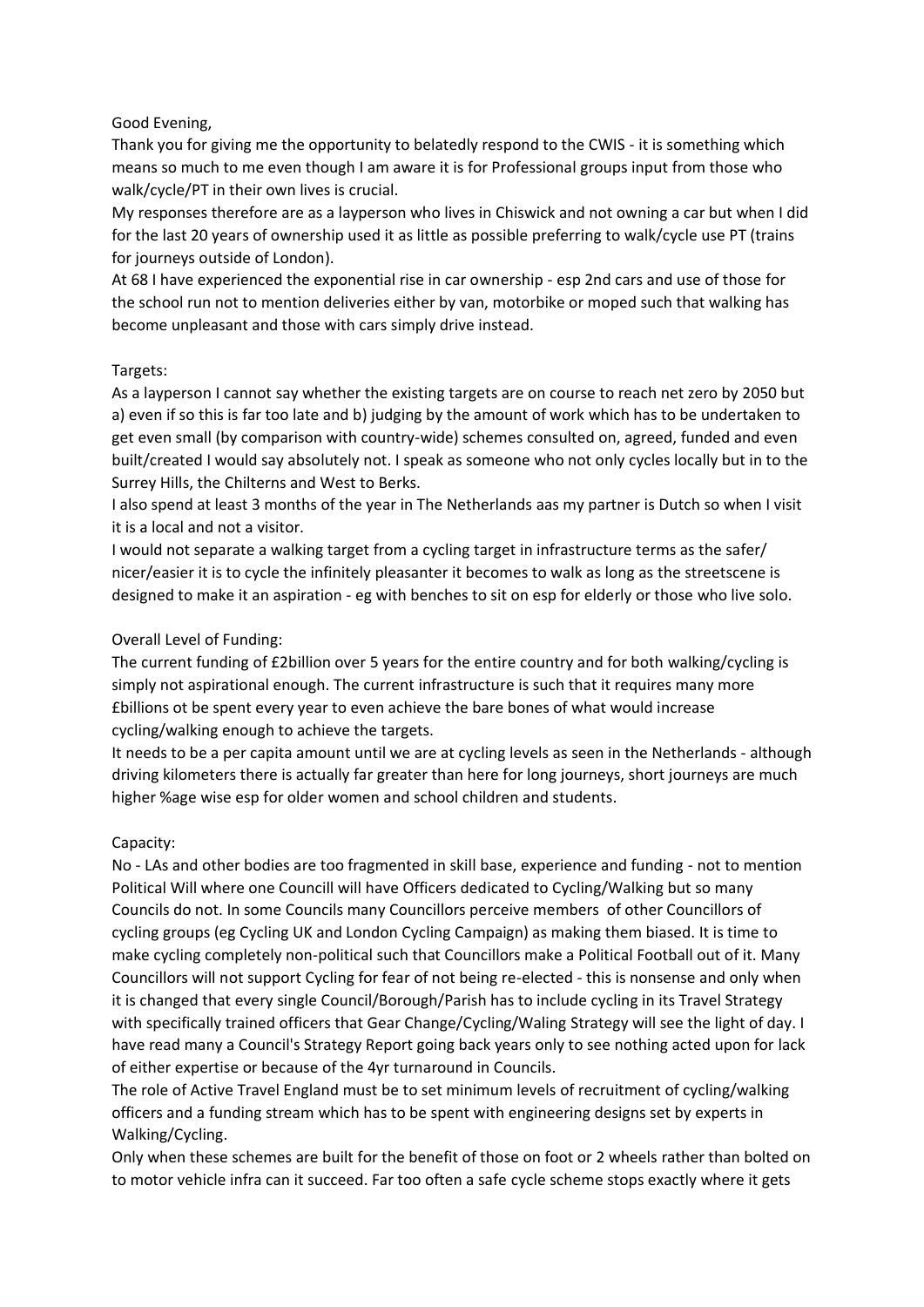dangerous such that those who would cycle/walk are too intimidated to do so.

# Breakdown of Funding:

One key change has to be that Councils do not have to bid for funds against other Boroughs/Councils - eg as with Mini-Holland Schemes - every single village/town/city must have pro rata funding and with designs which come from an overall strategy to make cycling/walking the go to mode of transport. Eg in NL there are bi-directional cycle lanes in the middle of nowhere running parallel to A Rds to enable people to choose to cycle from one town to another rather than drive.

Eg think Windsor to Eton - flat and approx 3 miles each way - perfectly doable given the right layout. Currently only those who cycle already do it. With the advent of e-bikes this can become possible for all and all ages/abilities.

What has to be remembered is the infra built is to enable people to cycle and not for those who already do it.

Funding must go in to Planning such that any new housing/workspace has dedicated/secure bike parking with routes to access it - this needs to go in to Planning Law and for every single Borough to adhere to it when developers make applications.

All Rail and Bus Stations must have safe and secure bike parking at low cost.

Currently there are too many agencies fighting for the same funds - specifically in the 'voluntary' sector eg Cycling Uk, LCC, Sustrans, Living Streets - we cannot have these groups competing for the same risible funds when they are all trying to achieve the same thing.

## Public and Political Acceptability:

As I have said previously once cycling/walking is removed from Politics such that it is cross party and no party can refuse to engage this will die down - esp as the younger generations (in urban and suburban areas) are driving less and less. Consultations are far too costly and the results are often based on a dislike of cycling as it is presented rather than the reality.

#### Behaviour Change:

Car ads need to be banned as smoking was plus more Public information based on every day cycling as the norm.

The law needs to recognise dangerous driving where it has previously be seen as careless and we need Presumed Liability Laws as in Europe. The Ministry of Justice has a key role in this. Driving for private cars should be seen as a privilege and not a right.

# Wider Policy Support:

DfT needs to be brought in to line with the aspiration of walking/cycling and to change (as is really necessary) many of the now outdated signs and designs - eg Zebras without belishas as in most other countries. 20mph has to be the default speed limit for all residential/shopping areas such that the cost of implementing it reduces and it is properly policed and acted upon.

# Walking as Much as Cycling:

If you improve cycling then walking benefits intandem as streets become quieter, calmer and cleaner. Current cars are so huge people cannot see round or over them and far too much space is given to them - the more difficult it is to walk places the more (esp) the elderly will stop going out which for mental and physical health is a disaster.

#### Levelling Up:

As I said all Councils must get funding with a standardisation of staffing levels with the right